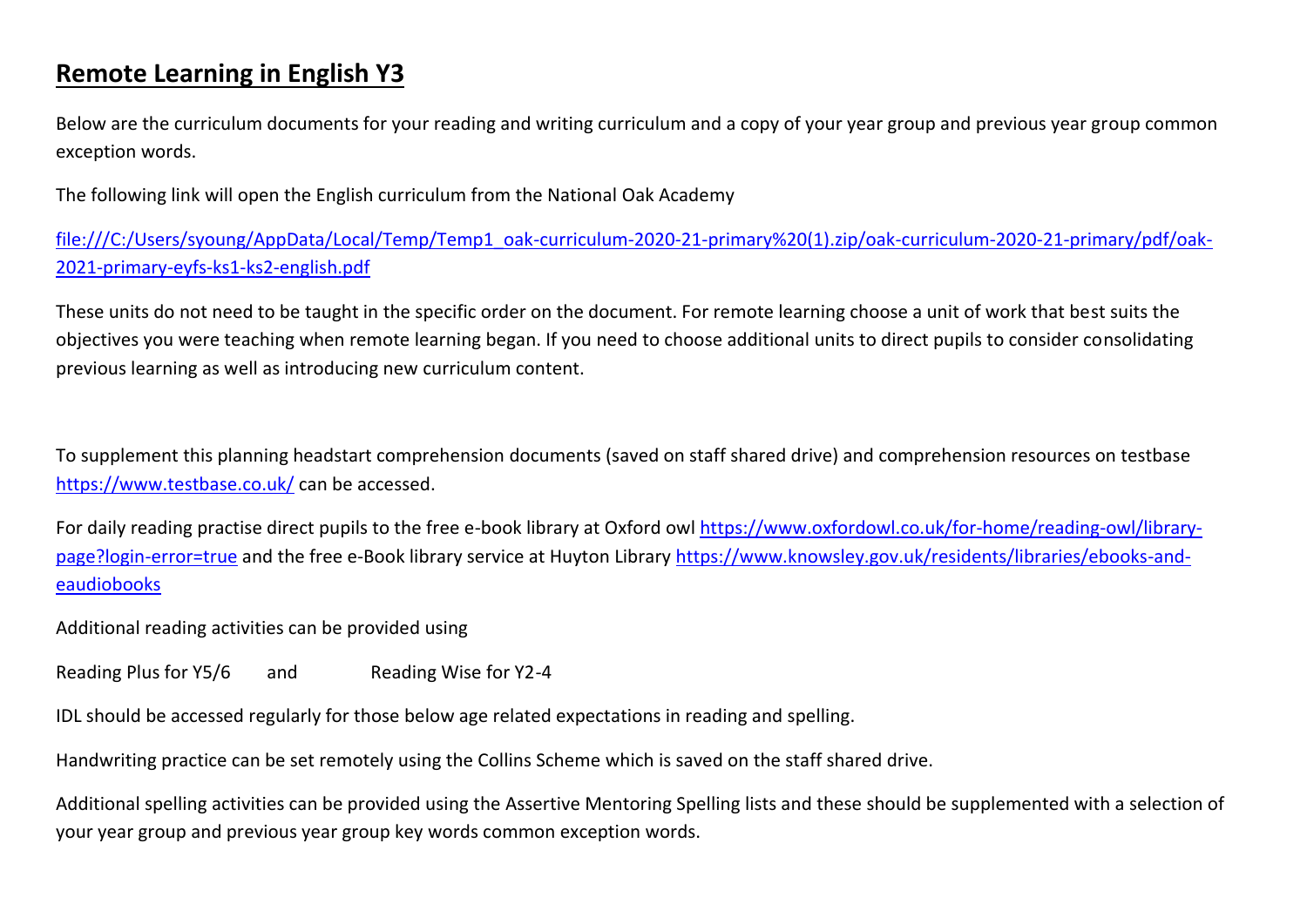## **English** Key Learning Indicators of Performance in Reading: Year 3



| <b>Word Reading</b>                              | Comprehension                                                                                                                                                               |
|--------------------------------------------------|-----------------------------------------------------------------------------------------------------------------------------------------------------------------------------|
| As above and:                                    | As above and:                                                                                                                                                               |
| $\blacktriangleright$ Read books at an age       | Developing pleasure in reading and motivation to read                                                                                                                       |
| appropriate interest level.                      | > Listen to and discuss a range of fiction, poetry, plays and non-fiction, e.g. fables, fairy tales, classic poetry, shape poetry, non-chronological reports, explanations. |
| • Use knowledge of root words                    | Requiarly listen to whole novels read aloud by the teacher.                                                                                                                 |
| to understand meanings of                        | Read a range of non-fiction texts, e.g. information, discussion, explanation, biography and persuasion.                                                                     |
| words.                                           | Read books and texts for a range of purposes e.g. enjoyment, research, skills development, reference.                                                                       |
| • Use prefixes to understand                     | Recognise some different forms of poetry e.g. narrative, calligrams, shape poems.                                                                                           |
| meanings e.g. un-, dis-, mis-,                   | $\blacktriangleright$ Sequence and discuss the main events in stories.                                                                                                      |
| $re$ -, $pre$ -, $im$ -, $in$ -.                 | • Orally retell a range of stories, including less familiar fairy stories, fables and folk tales e.g. Grimm's Fairy Tales.                                                  |
| $\blacktriangleright$ Use suffixes to understand | > Identify and discuss themes e.g. good over evil, weak and strong, wise and foolish, mean and generous, rich and poor.                                                     |
| meanings e.g. -ly, -ous.                         | > Identify and discuss conventions e.g. numbers three and seven in fairy tales, magical sentence repeated several times.                                                    |
| $\blacktriangleright$ Read and understand words  | Prepare poems and play scripts to read aloud, showing understanding through intonation, tone, volume and action.                                                            |
| from the Year 3 list (selected                   |                                                                                                                                                                             |
| from the statutory Year 3/4                      | <b>Understanding the text</b>                                                                                                                                               |
| word list) - see below.                          | > Identify, discuss and collect favourite words and phrases which capture the reader's interest and imagination.                                                            |
|                                                  | Explain the meaning of unfamiliar words by using the context.                                                                                                               |
|                                                  | > Use dictionaries to check meanings of words they have read.                                                                                                               |
|                                                  | ▶ Use intonation, tone and volume when reading aloud.                                                                                                                       |
|                                                  | Take note of punctuation when reading aloud.                                                                                                                                |
|                                                  | $\blacktriangleright$ Discuss their understanding of the text.                                                                                                              |
|                                                  | Raise questions during the reading process to deepen understanding e.g. I wonder why the character.                                                                         |
|                                                  | > Draw inferences around characters thoughts, feelings and actions, and justify with evidence from the text.                                                                |
|                                                  | Make predictions based on details stated.                                                                                                                                   |
|                                                  | Justify responses to the text using the PE prompt (Point + Evidence).                                                                                                       |
|                                                  | Discuss the purpose of paragraphs.                                                                                                                                          |
|                                                  | • Identify a key idea in a paragraph.                                                                                                                                       |
|                                                  | Analyse and evaluate texts looking at language, structure and presentation e.g. persuasive letter, diary and calligram etc.                                                 |
|                                                  | Retrieving and recording information from non-fiction                                                                                                                       |
|                                                  | Prepare for research by identifying what is already known about the subject and key questions to structure the task.                                                        |
|                                                  | Evaluate how specific information is organised within a non-fiction text e.g. text boxes, contents, bullet points, glossary, diagrams.                                      |
|                                                  | ▶ Quickly appraise a text to evaluate usefulness.                                                                                                                           |
|                                                  | Navigate texts in print and on screen.                                                                                                                                      |
|                                                  | Record information from a range of non-fiction texts.                                                                                                                       |
|                                                  | Participating in discussion                                                                                                                                                 |
|                                                  | Participate in discussion about what is read to them and books they have read independently.                                                                                |
|                                                  | Develop and agree on rules for effective discussion.                                                                                                                        |
|                                                  | Take turns and listen to what others say.                                                                                                                                   |
|                                                  | Make and respond to contributions in a variety of group situations e.g. whole class, pairs, quided groups, book circles.                                                    |

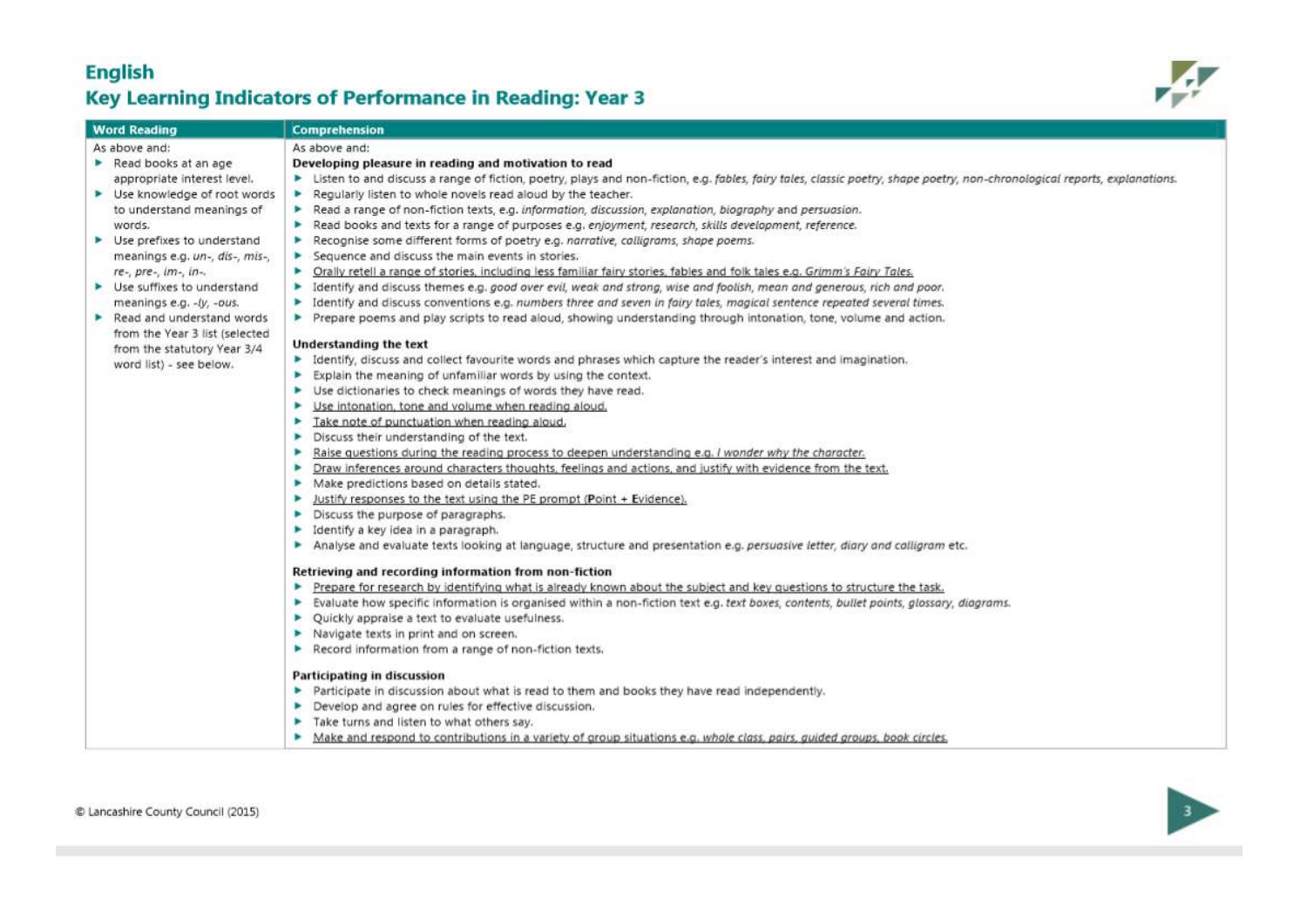## **English** Key Learning Indicators of Performance in Writing: Year 3



|                                                                                                                                                                                                                                                                                                                                                                                                                                                                                                                                                                                                                                                                                                                                                                                                                                                                                                                                                                                                                                                                                                                                                                                                                                                                                                                                      | <b>Composition</b>                                                                                                                                                                                                                                                                                                                                                                                                                                                                                                                                                                                                                                                                                                                                                                                                                                                                                                                                                                                                                                                                                                                                                                                                                                                                                                                                               | <b>Transcription</b>                                                                                                                                                                                                                                                                                                                                                                                                                                                                                                                                                                                                                                                                                                                                                                                                                                                                                                                                                                                                                                                                                                                                    |                                                                                        |  |
|--------------------------------------------------------------------------------------------------------------------------------------------------------------------------------------------------------------------------------------------------------------------------------------------------------------------------------------------------------------------------------------------------------------------------------------------------------------------------------------------------------------------------------------------------------------------------------------------------------------------------------------------------------------------------------------------------------------------------------------------------------------------------------------------------------------------------------------------------------------------------------------------------------------------------------------------------------------------------------------------------------------------------------------------------------------------------------------------------------------------------------------------------------------------------------------------------------------------------------------------------------------------------------------------------------------------------------------|------------------------------------------------------------------------------------------------------------------------------------------------------------------------------------------------------------------------------------------------------------------------------------------------------------------------------------------------------------------------------------------------------------------------------------------------------------------------------------------------------------------------------------------------------------------------------------------------------------------------------------------------------------------------------------------------------------------------------------------------------------------------------------------------------------------------------------------------------------------------------------------------------------------------------------------------------------------------------------------------------------------------------------------------------------------------------------------------------------------------------------------------------------------------------------------------------------------------------------------------------------------------------------------------------------------------------------------------------------------|---------------------------------------------------------------------------------------------------------------------------------------------------------------------------------------------------------------------------------------------------------------------------------------------------------------------------------------------------------------------------------------------------------------------------------------------------------------------------------------------------------------------------------------------------------------------------------------------------------------------------------------------------------------------------------------------------------------------------------------------------------------------------------------------------------------------------------------------------------------------------------------------------------------------------------------------------------------------------------------------------------------------------------------------------------------------------------------------------------------------------------------------------------|----------------------------------------------------------------------------------------|--|
| Vocabulary, grammar and punctuation                                                                                                                                                                                                                                                                                                                                                                                                                                                                                                                                                                                                                                                                                                                                                                                                                                                                                                                                                                                                                                                                                                                                                                                                                                                                                                  | <b>Composition</b>                                                                                                                                                                                                                                                                                                                                                                                                                                                                                                                                                                                                                                                                                                                                                                                                                                                                                                                                                                                                                                                                                                                                                                                                                                                                                                                                               | <b>Spelling</b>                                                                                                                                                                                                                                                                                                                                                                                                                                                                                                                                                                                                                                                                                                                                                                                                                                                                                                                                                                                                                                                                                                                                         | <b>Handwriting</b>                                                                     |  |
| As above and:<br>Identify clauses in sentences.<br>Explore and identify main and subordinate<br>clauses in complex sentences.<br>Explore, identify and create complex<br>Þ<br>sentences using a range of conjunctions<br>e.g. when, if because, although, while, since,<br>until, before, after, so.<br>Use the comma to separate clauses in<br>complex sentences where the subordinate<br>clause appears first, e.g. Although it was<br>raining, we decided not to take our coats.<br>Identify, select, generate and effectively use<br>P.<br>prepositions for where e.g. above, below,<br>beneath, within, outside, beyond.<br>Select, generate and effectively use<br>adverbs e.g. suddenly, silently, soon, next,<br>eventually.<br>Use inverted commas to punctuate direct<br>speech (speech marks).<br>Use perfect form of verbs using have and<br>has to indicate a completed action e.g. He<br>has gone out to play (present perfect)<br>instead of he went out to play (simple past).<br>Use the determiner a or an according to<br>whether the next word begins with a<br>consonant or vowel e.g. a rock, an open<br>box.<br>Explore and collect word families e.g.<br>medical, medicine, medicinal, medic,<br>paramedic, medically to extend vocabulary.<br>Explore and collect nouns with prefixes<br>super, anti, auto. | As above and:<br>Planning<br>Read and analyse narrative, non-fiction and<br>poetry in order to plan and write their own<br>versions.<br>• Identify and discuss the purpose, audience,<br>structure, vocabulary and grammar of<br>narrative, non-fiction and poetry.<br>Discuss and record ideas for planning using a<br>range of formats, e.g. chunking a plot, story<br>maps, flow charts, boxing up.<br><b>Drafting and writing</b><br>$\blacktriangleright$ Create and develop settings for narrative.<br>▶ Create and develop characters for narrative.<br>Improvise, create and write dialogue.<br>Create and develop plots based on a model.<br>Generate and select from vocabulary banks<br>e.g. noun phrases, powerful verbs, technical<br>language, synonyms for said appropriate to<br>text type.<br>De different sentence structures (see VGP).<br>Group related material into paragraphs,<br>$\triangleright$ Use headings and sub headings to organise<br>information.<br><b>Evaluating and Editing</b><br>Proofread to check for errors in spelling.<br>grammar and punctuation in own and others'<br>writing.<br>Discuss and propose changes with partners<br>and in small groups.<br>Improve writing in the light of evaluation.<br>Performing<br>> Use appropriate intonation, tone and volume<br>to present their writing to a group or class. | As above and:<br>▶ Use further prefixes dis_, mis_ re_, and suffixes_ly,<br>ous, and understand how to add them.<br>Add suffixes beginning with vowel letters to words<br>of more than one syllable.<br>Spell homophones and near homophones.<br>Þ.<br>> Spell words containing the /n/ sound spelt ou, e.g.<br>young, touch, double<br>> Spell words with endings sounding like /3a/ e.g.<br>treasure, enclosure, pleasure.<br>> Spell words with endings sounding like or /tʃa/, e.g.<br>creature, furniture, adventure.<br>> Spell words with the /eɪ/ sound spelt ei, eigh, or ey,<br>e.g. vein, weigh, eight, neighbour, they, obey<br>Identify and spell irregular past tense verbs, e.g.<br>send /sent, hear / heard, think/ thought<br>• Identify and spell irregular plurals, e.g goose/ geese,<br>woman/women, potato /es<br>▶ Use the first two letters of a word to check its<br>spelling in a dictionary.<br>▶ Write from memory simple sentences, dictated by<br>the teacher, that include words and punctuation<br>taught so far.<br>> Spell words from the Year 3 list (selected from the<br>statutory Year 3/4 word list) - see below. | As above and:<br>Form and use the four basic<br>handwriting joins.<br>• Write legibly. |  |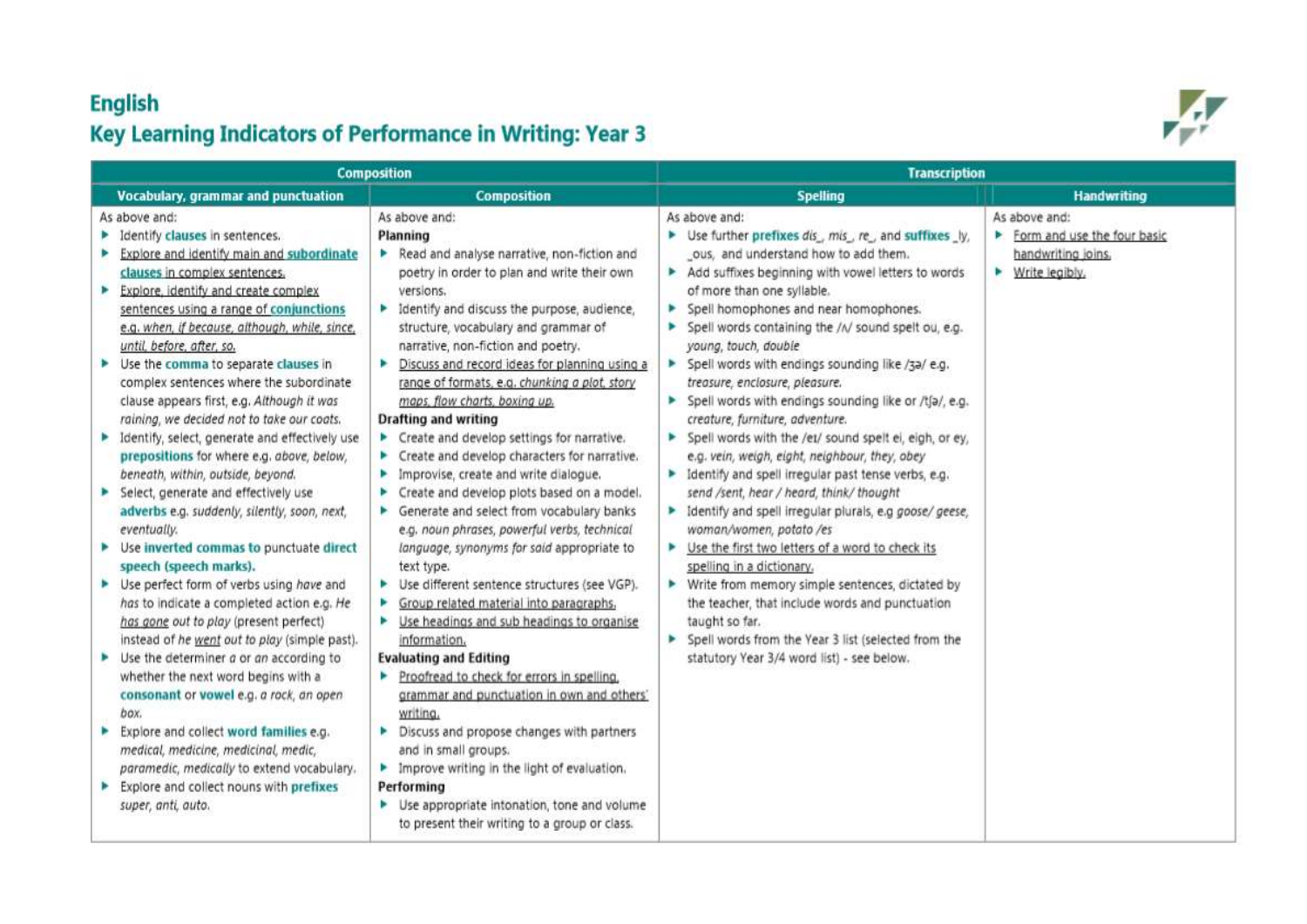| <b>Year 2 Common Exception Words</b> |        |         |           |                                                 |         |  |
|--------------------------------------|--------|---------|-----------|-------------------------------------------------|---------|--|
| door                                 | floor  | poor    | because   | find                                            | kind    |  |
| mind                                 | behind | child   | children* | wild                                            | climb   |  |
| most                                 | only   | both    | old       | cold                                            | gold    |  |
| hold                                 | told   | every   | everybody | even                                            | great   |  |
| break                                | steak  | pretty  | beautiful | after                                           | fast    |  |
| last                                 | past   | father  | class     | grass                                           | pass    |  |
| plant                                | path   | bath    | hour      | move                                            | prove-  |  |
| improve                              | sure   | sugar   | eye       | could                                           | should  |  |
| would                                | who    | whole   | any       | many                                            | clothes |  |
| busy                                 | people | water   | again     | half                                            | money   |  |
| Mr                                   | Mrs    | parents | Christmas | - and/or others according to the programme used |         |  |

## **English** Key Learning Indicators of Performance in Writing: Word Lists

| Year 3         |              |            |                |          |             |  |
|----------------|--------------|------------|----------------|----------|-------------|--|
| accident(ally) | century      | February   | length         | popular  | strange     |  |
| actual(ly)     | circle       | forward(s) | library        | potatoes | thought     |  |
| address        | decide       | fruit      | minute         | promise  | through     |  |
| answer         | describe     | heard      | naughty        | purpose  | weight      |  |
| arrive         | early        | heart      | notice         | quarter  | woman/women |  |
| believe        | earth        | height     | occasion(ally) | question |             |  |
| bicycle        | eight/eighth | history    | often          | reign    |             |  |
| centre         | enough       | learn      | perhaps        | sentence |             |  |